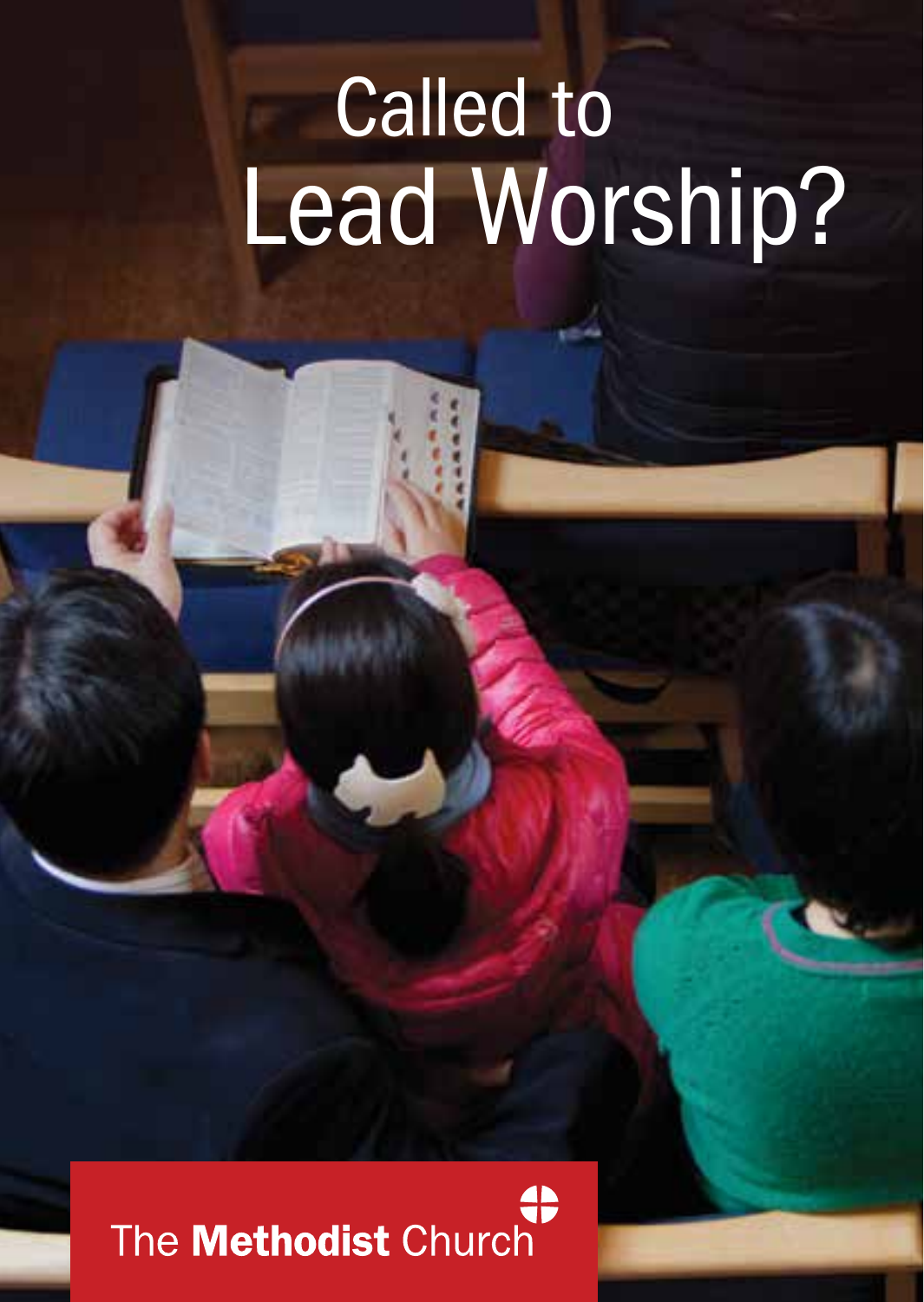*All true worship is God-centred. As we acknowledge the mystery and glory of the eternal God, Father, Son and Holy Spirit, we are moved to offer our praise and to confess our sins, confident of God's mercy and forgiveness. God's acts of grace and love in creation and salvation are recounted and celebrated, and we respond with thanksgiving, intercession and the offering of our lives.*

*Worship is a gracious encounter between God and the Church. God speaks to us, especially through Scripture read and proclaimed and through symbols and sacraments. We respond, chiefly through hymns and prayers and acts of dedication. Worship is the work of the whole people of God: a congregation is not an audience or a group of spectators. Those who lead worship are called to encourage and, with the help of the Holy Spirit, to enable the whole Body of Christ to participate fully.* 

> *The Methodist Worship Book*, p. vii © Trustees for Methodist Church Purposes (TMCP). Used by permission.

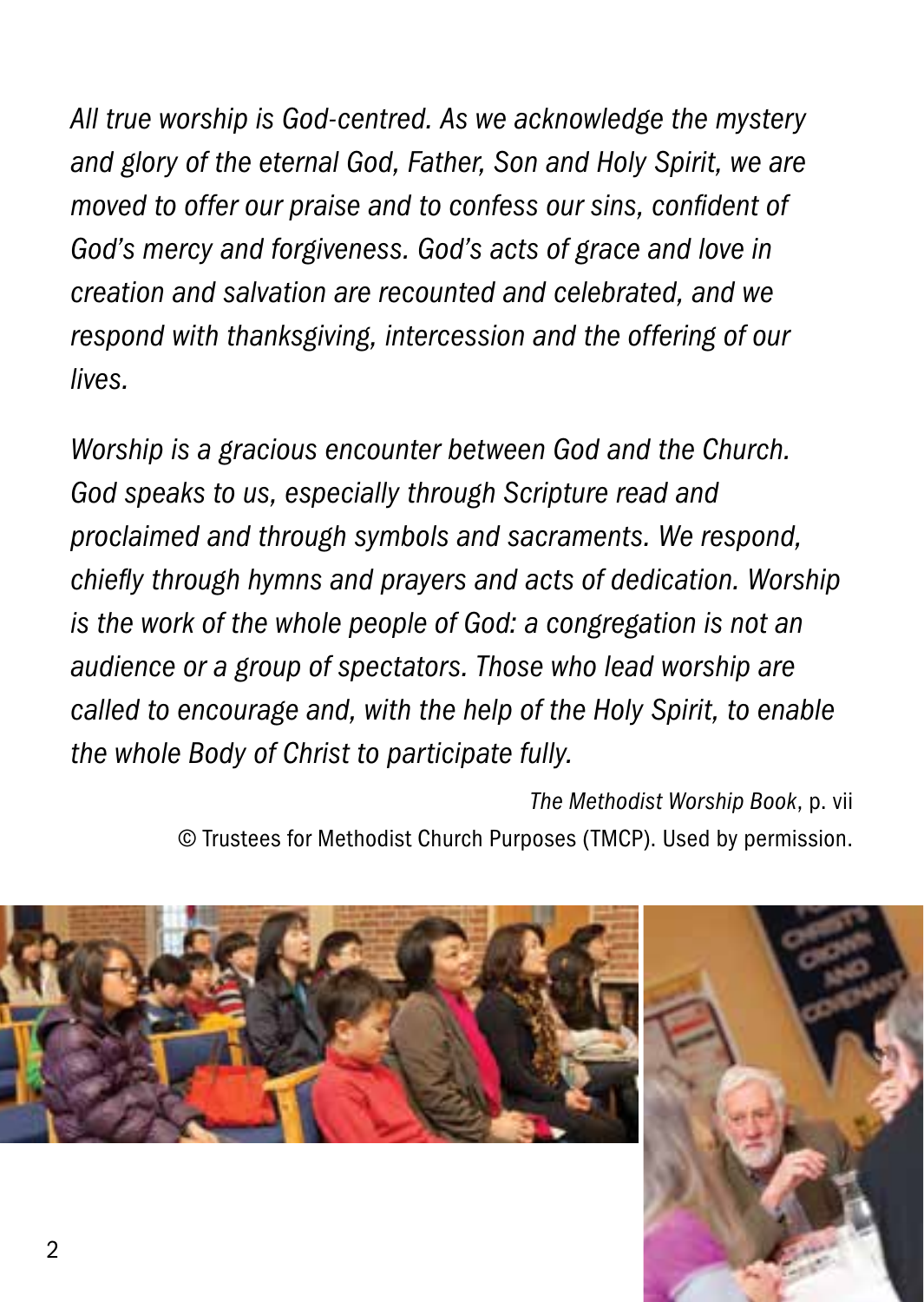#### The Church is called to offer worship to the glory and praise of God

Christians are called, you among them, to witness to God's grace and justice in every part of society. The Methodist Church has always encouraged members to explore a wide range of callings: some are called to ordained ministry as deacons or presbyters, while others are called to a wide variety of forms of lay ministry, such as children and youth workers, stewards, treasurers, local preachers and worship leaders. Christians in many walks of life see their work as a vocation and seek to do it in Christ-like ways that honour God.

This booklet is designed to help you explore what it might mean to be called to lead worship in the Methodist Church. As you read through this booklet, take time to pray and to reflect, and when you are ready, talk it through with someone who knows you well and who is able to be honest with you – possibly a friend or family member, or your minister.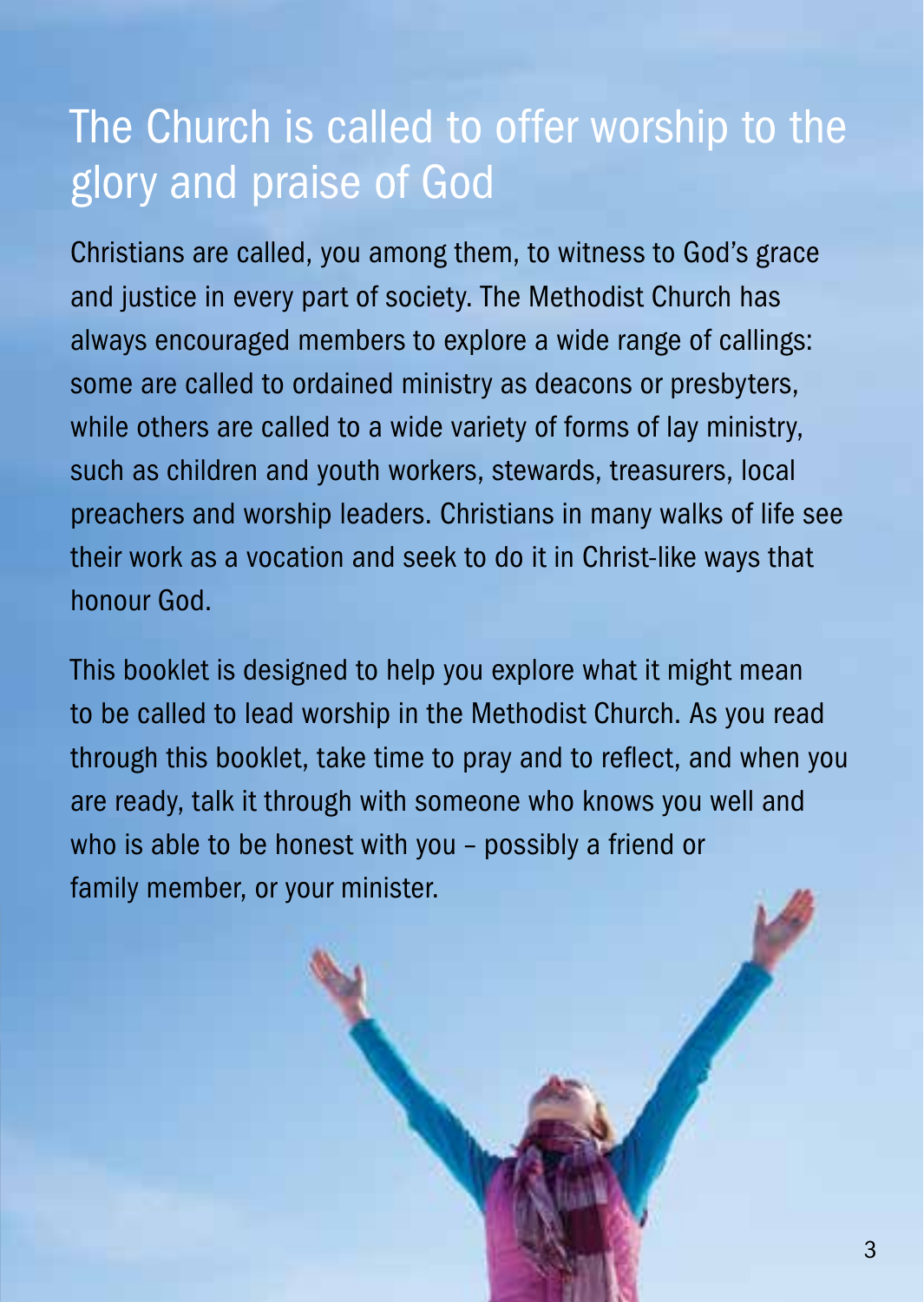*There is an old Christian tradition that God sends each person into this world with a special message to deliver, with a song to sing for others, with a special act of love to bestow. No one else can speak my message, or sing my song, or offer my act of love. These are only entrusted to me.*

> Francis Dewar, *Called or Collared* (London, SPCK, 1991). Used by permission.







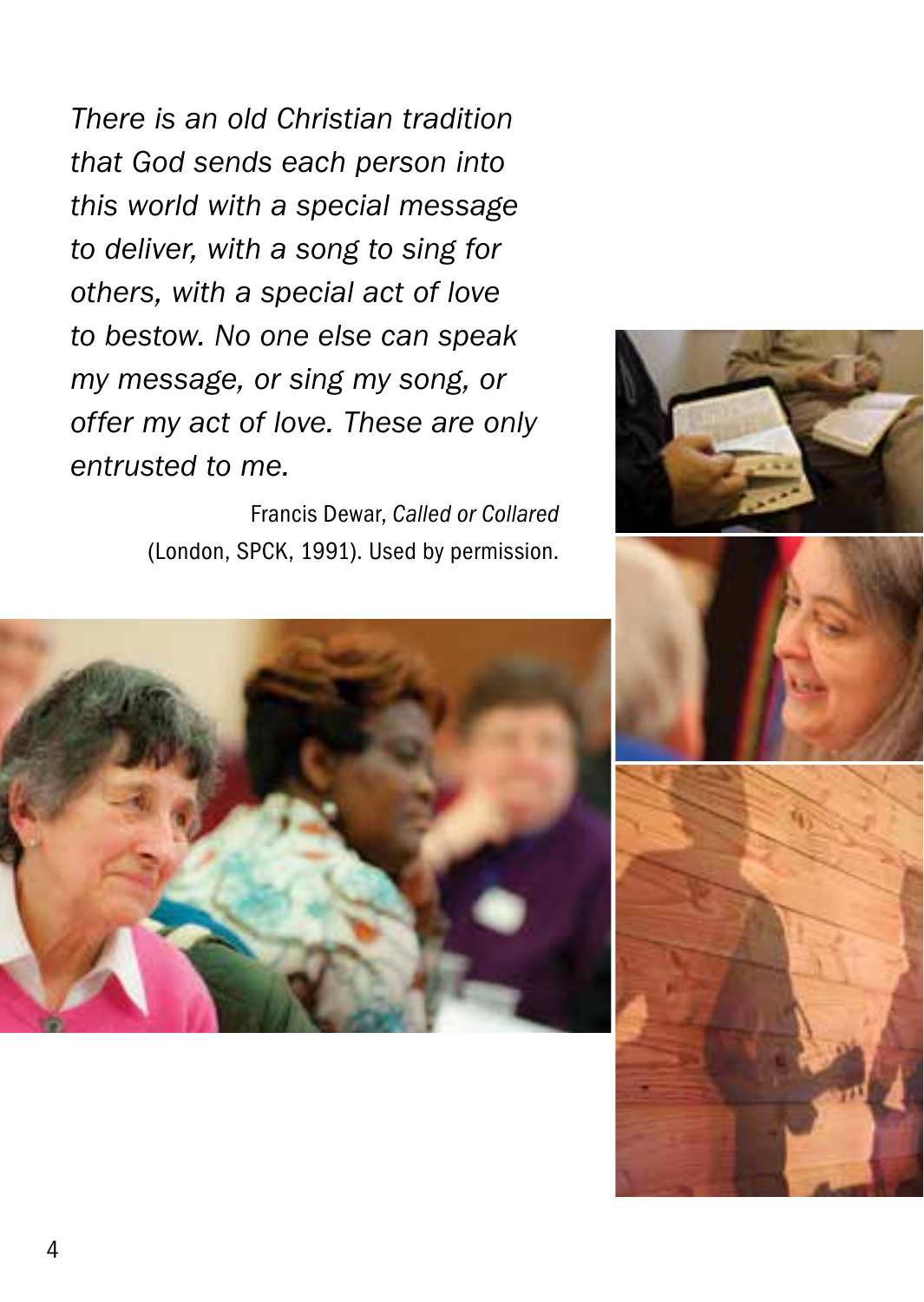## What is worship?

Those who lead worship seek to enable people to praise God, celebrate the life, death and resurrection of Jesus and rejoice in the fellowship of the Holy Spirit. They help others to recognise God's presence, through music, prayer, poetry, drama, and in a range of other ways. You may find a desire to lead worship in your local church growing out of your desire to glorify God.

*To worship is joyfully to proclaim, in the power of the Spirit, the wonderful acts of God and to celebrate God's glorious nature. We worship God, not only in formal or informal acts of worship, but also with our lives, by serving God in serving other people.*

> *A Catechism for the Use of People called Methodists*, no 46 © Trustees for Methodist Church Purposes (TMCP). Used by permission.



#### Reflect

- Read the extract from *The Methodist Worship Book* on page 2 of this booklet.
- What does worship mean to you?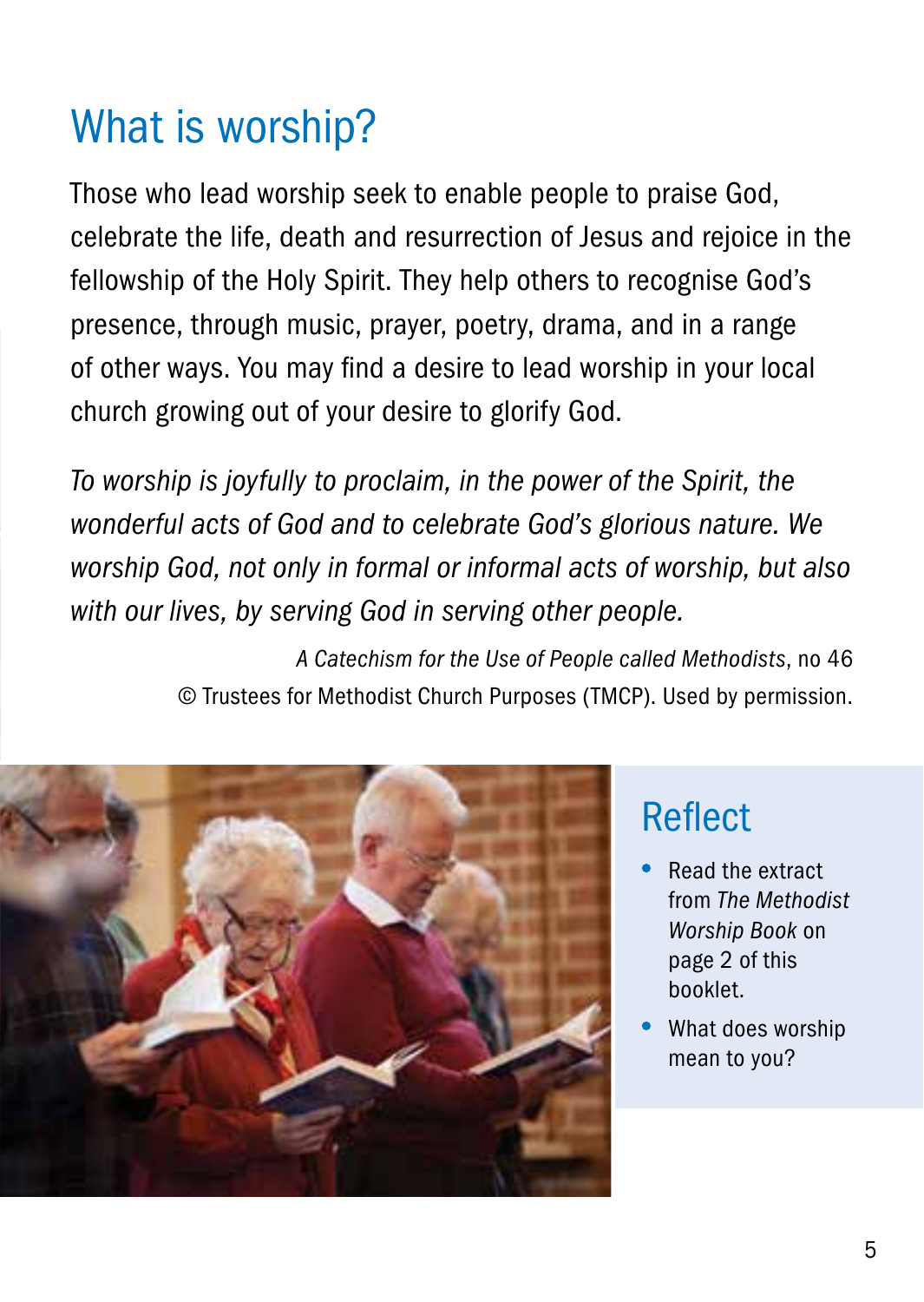## Eileen's call

"I found myself worship leading long before it was a recognised ministry. We held fellowship meetings and shared in those services where we explored different ways to worship. So it was a natural progression for me to do the Worship Leaders' Training Course and be officially accepted as a leader. I was challenged to become a local preacher, but after sending for *Faith & Worship*, and much prayer from friends and personally, I was totally convinced that local preaching was not for me but worship leading was."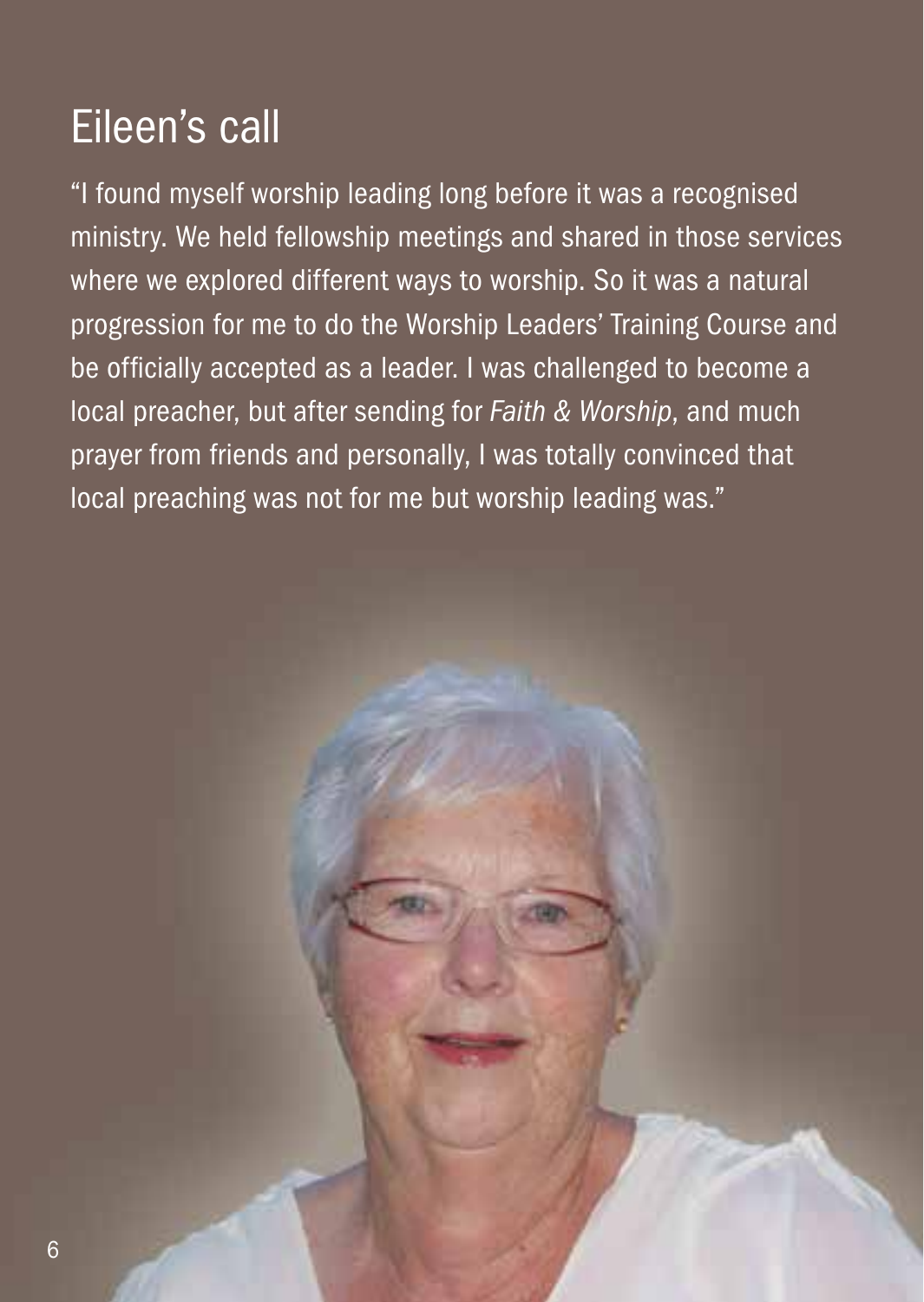### What do worship leaders do?

Worship leaders are members of the Methodist Church who have been trained and commissioned to share in preparing and leading worship alongside the minister or local preacher appointed to lead an act of worship. Their role may include choosing and leading music and prayers, reading Bible passages or other readings, facilitating dance or drama and any other aspect of the act of worship other than the sermon. This will depend on the context and the gifts and skills of the worship leader and those around them. Their knowledge and understanding of the local context also enables them to shape worship that is appropriate for the congregation.

The minister or local preacher retains overall responsibility for the act of worship, but works collaboratively with others to prepare and lead it.

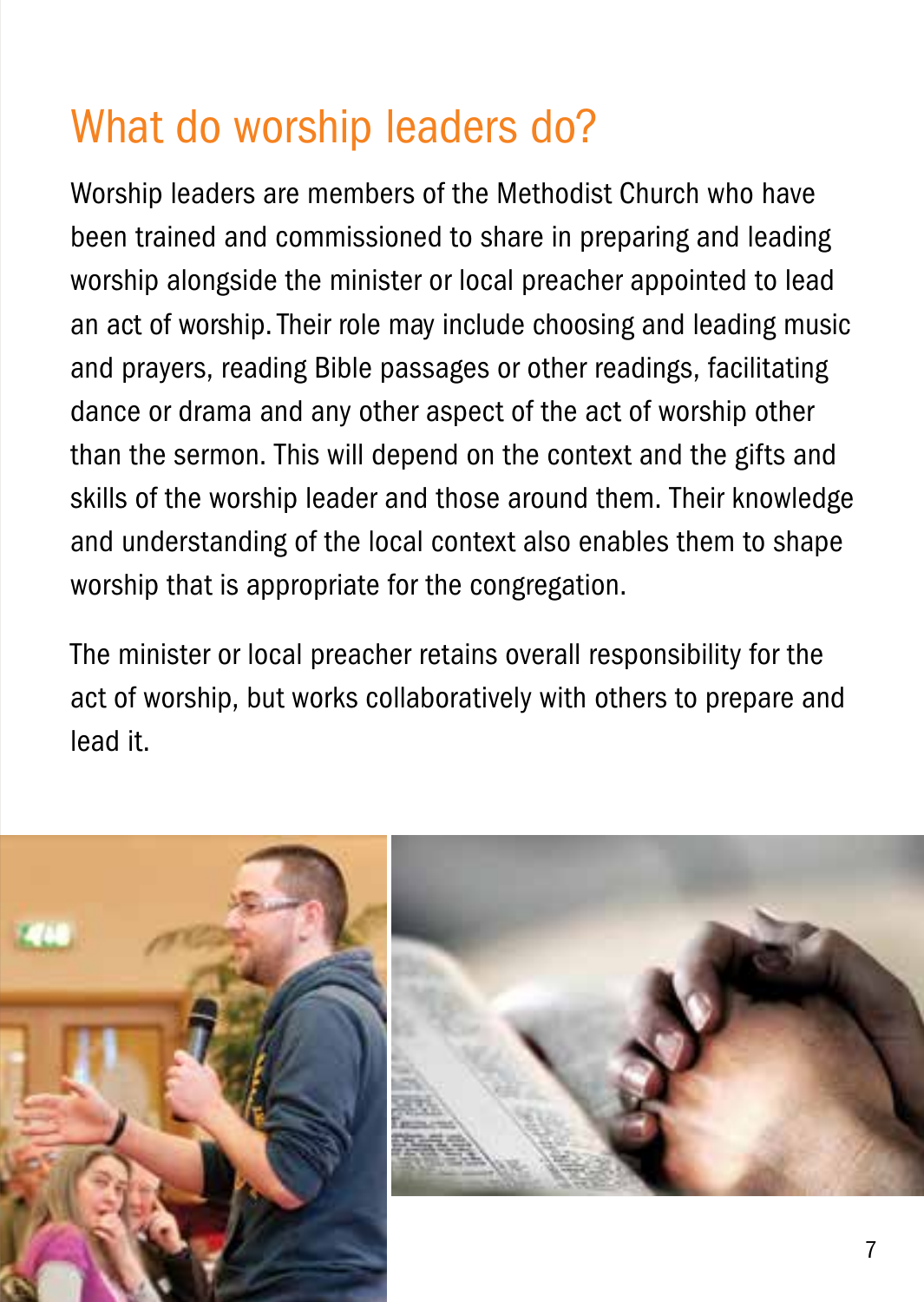### How are worship leaders different from ministers or local preachers?

The Methodist Church needs worship leaders in order to help others engage in worship that is rooted in the context of the local community. Presbyters and local preachers are responsible for public acts of worship, and work collaboratively with others to lead these acts.

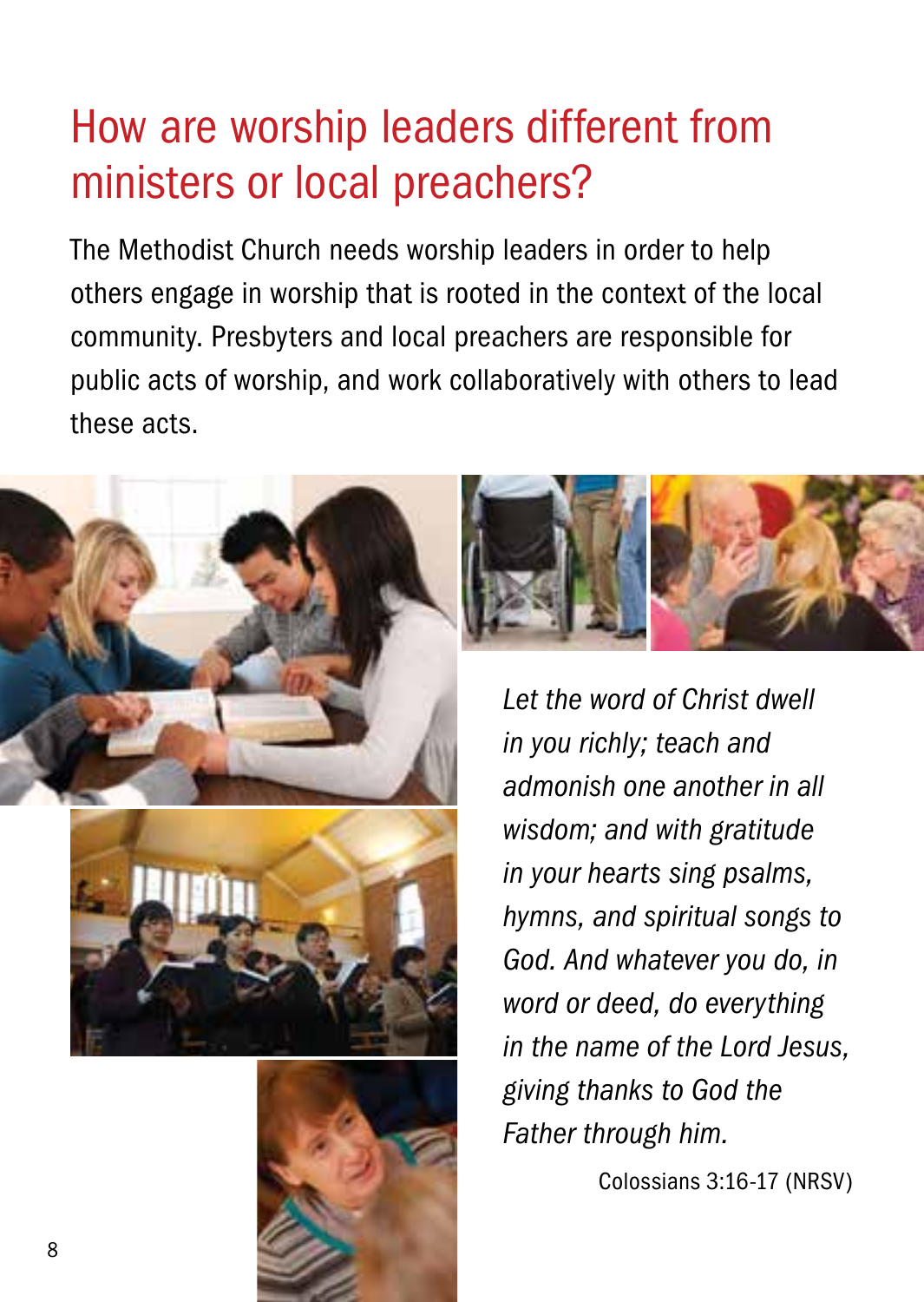#### Ben's call

"I'm 16 years old and a worship leader at Easton Methodist Church on Portland, Dorset. Since I have been at the church it has really opened my eyes to the power of God. I have a strong connection with other churches in the area: understanding how others worship really helps my faith grow. Worship leading has been an amazing way to express my faith and evangelise the message to members of my local community. I have been leading worship at my church regularly at a mid-week evening service and really enjoy the response and being able to get involved with something I feel passionately about."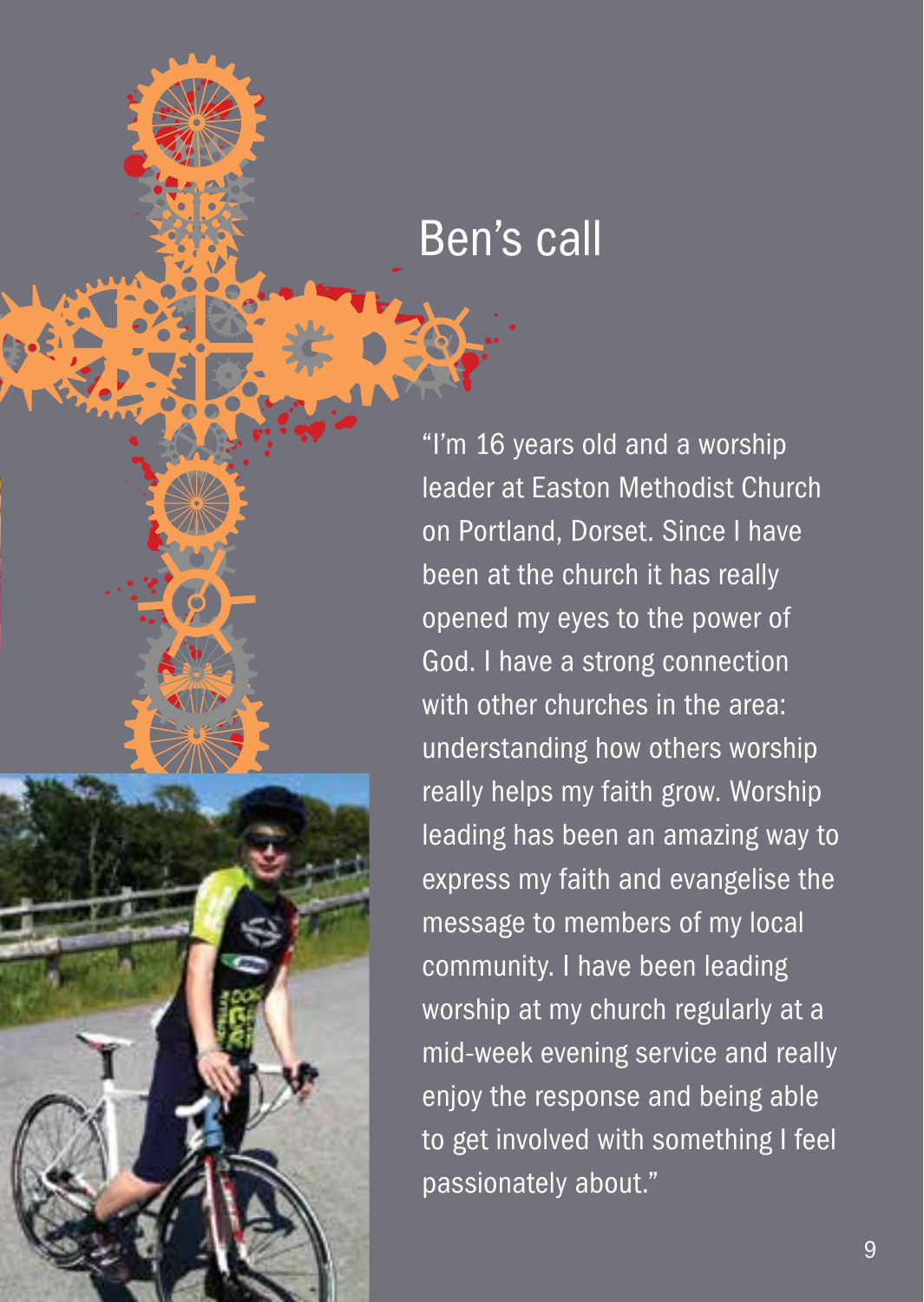#### Is leading worship your calling?

Members of the congregation may contribute to Methodist worship in various ways, such as reading the Scripture passages or offering prayers. Nevertheless, you may feel called to take a step further and train as a worship leader, to be commissioned by the Church Council. This commissioning is a sign that your church has placed its confidence in you, and that you have been trained in the skills and knowledge needed to enhance your understanding and lead an act of worship. You will act as a catalyst for others, drawing out the gifts and skills of others in your community.

Worship leaders need to be able to work collaboratively, to be confident public speakers, to be able to recognise and encourage the gifts of others and to lead acts of worship with conviction.

*Worship is the act of ascribing ultimate value to something in such a way that it engages the entire being: mind, will, and emotions.* Timothy J Kellor 10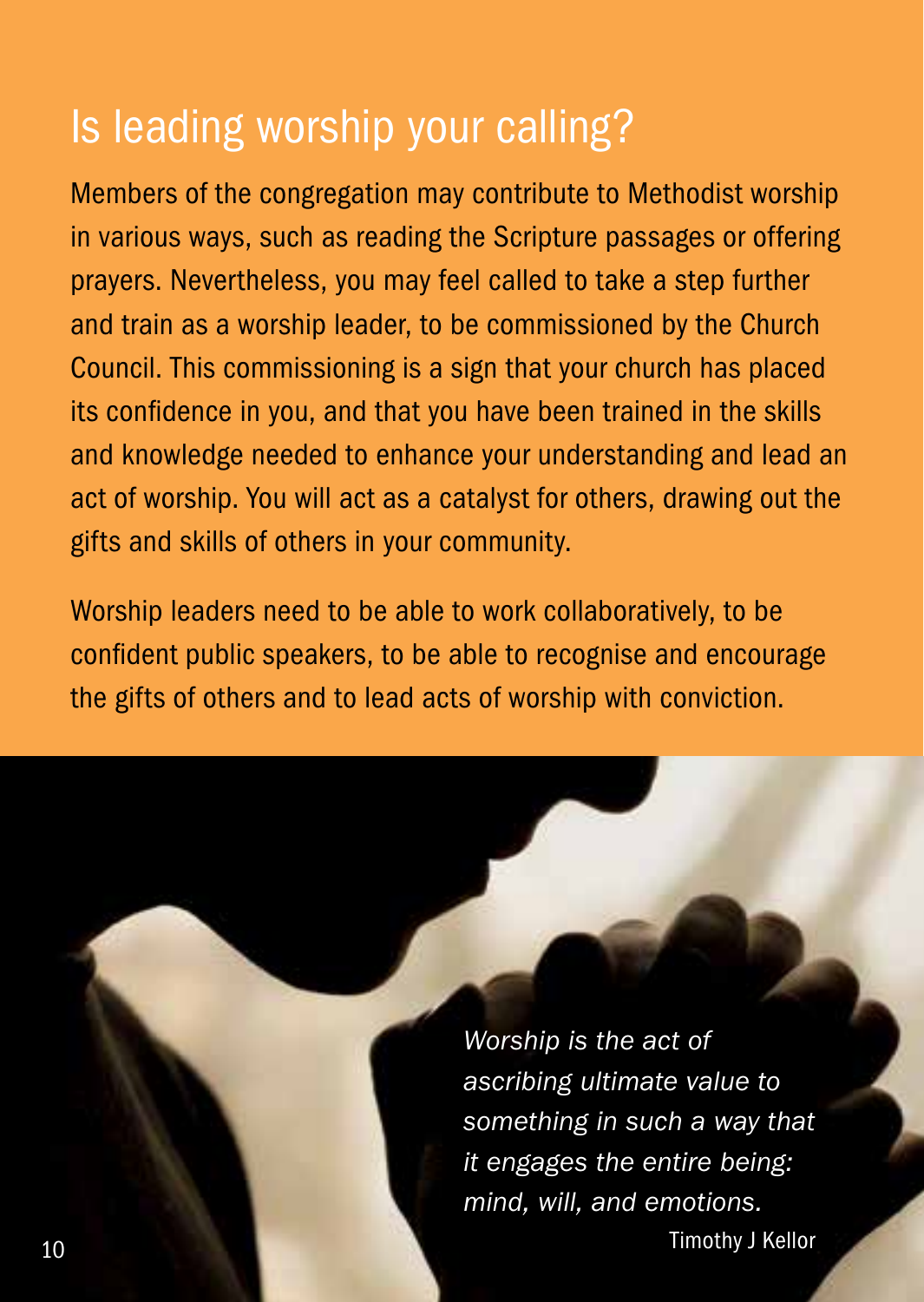*Jesus, open my eyes to your presence, open my ears to your call, open my heart to your love. Grant me grace to follow you, wisdom to discern the way and strength in times of challenge. Help me to trust you and give myself to you, so that I may follow in your ways and be your true disciple. Amen.*







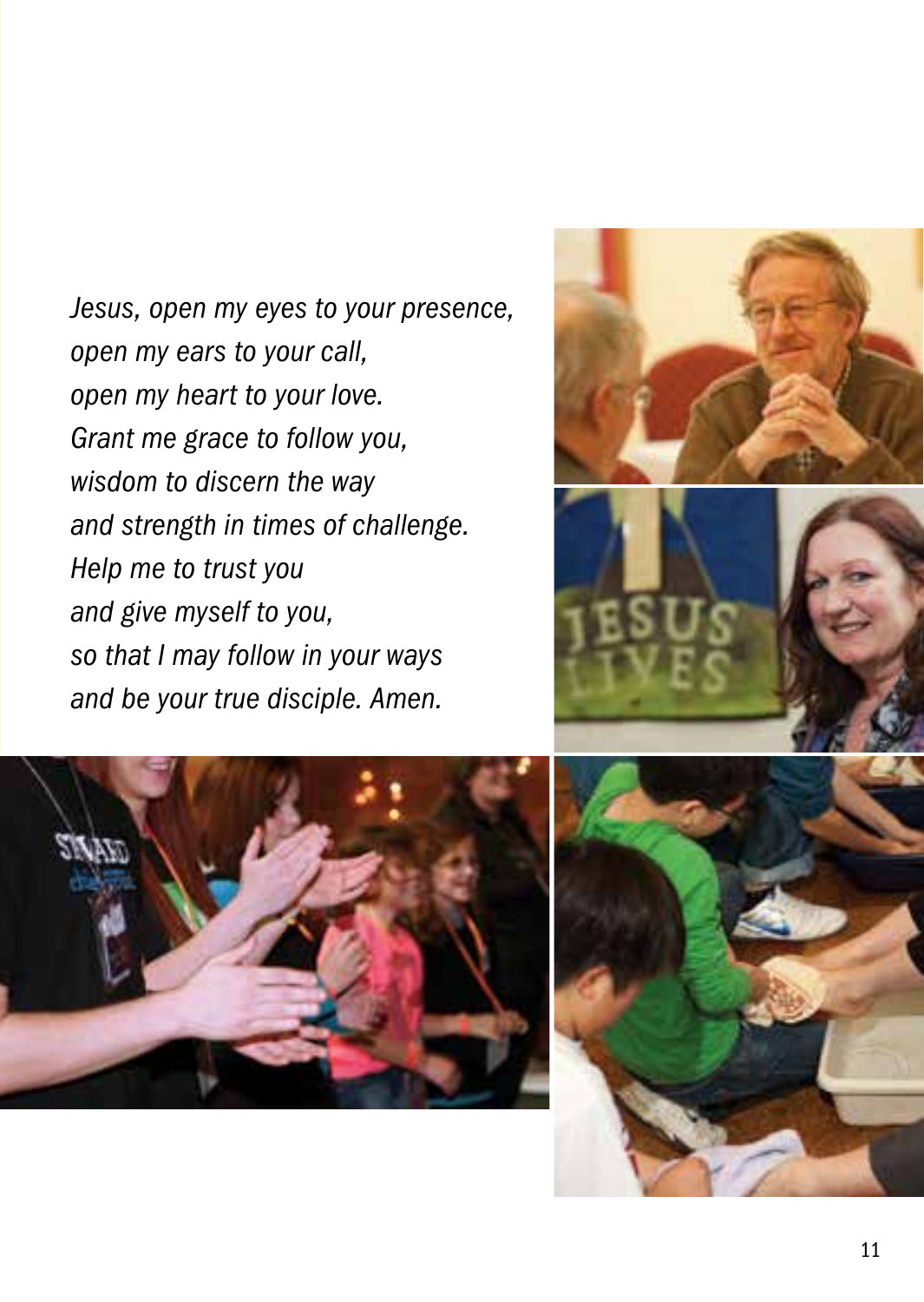## Worship leader training

It may feel daunting to consider a calling to lead God's people in worship, but the decision to become a worship leader is not taken alone. The Methodist Church provides a learning pathway designed to equip worship leaders to explore and fulfil their calling. Members of the church and circuit will accompany you in the process of discernment.

The worship leader pathway combines study with practical experience. Elements of the training may be shared with those training as local preachers. Many aspects of leading worship are explored through the training, reflecting the countless ways in which we encounter God. In particular, ways of praying, exploring the Bible, and using different forms of creativity are considered. The training is also an opportunity to grow in personal faith and spirituality, and to reflect on your own experience of church and worship.

Others in the church and circuit will provide support and feedback to those in training. At stages during the training there will be opportunities for a more formal review of your call. While for many people the call will be affirmed, not everyone will go on to become a worship leader. This can be uncomfortable and disappointing, but the decision is never taken lightly, and in time it may be possible to recognise God's redirection in that outcome. There are many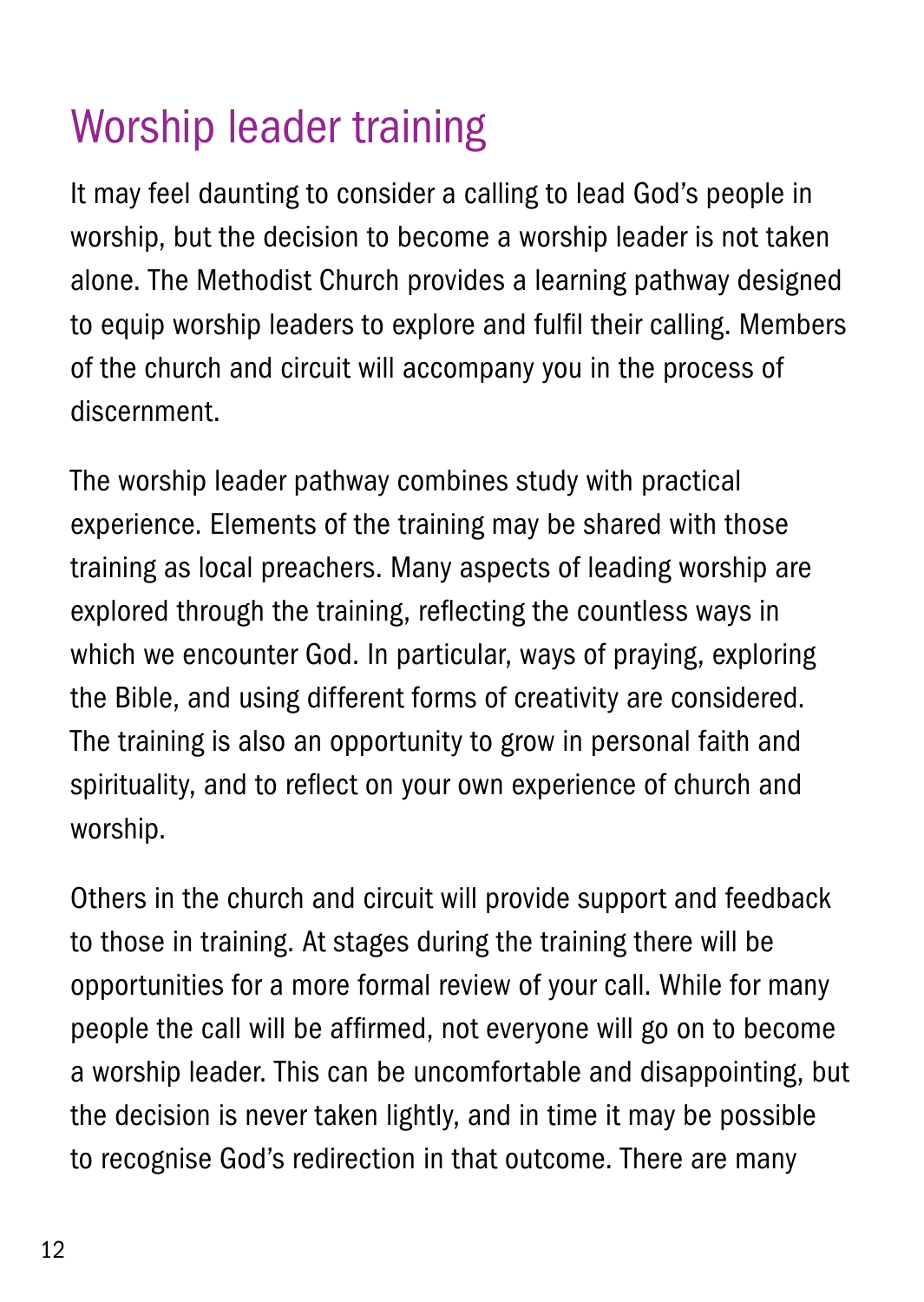different ways to serve, and your gifts may be for other valuable ministries.

Once someone's call to lead worship has been tested and confirmed, and training is completed, they are commissioned as a worship leader. At the service of commissioning, the worship leader commits themselves, with God's help, to continued development both as a worship leader and as a follower of Christ, and all the people promise to support them.

Further information about training pathways for worship leaders can be found at www.methodist.org.uk/WL.

*Worship is our response to what we value most.* Louie Giglio

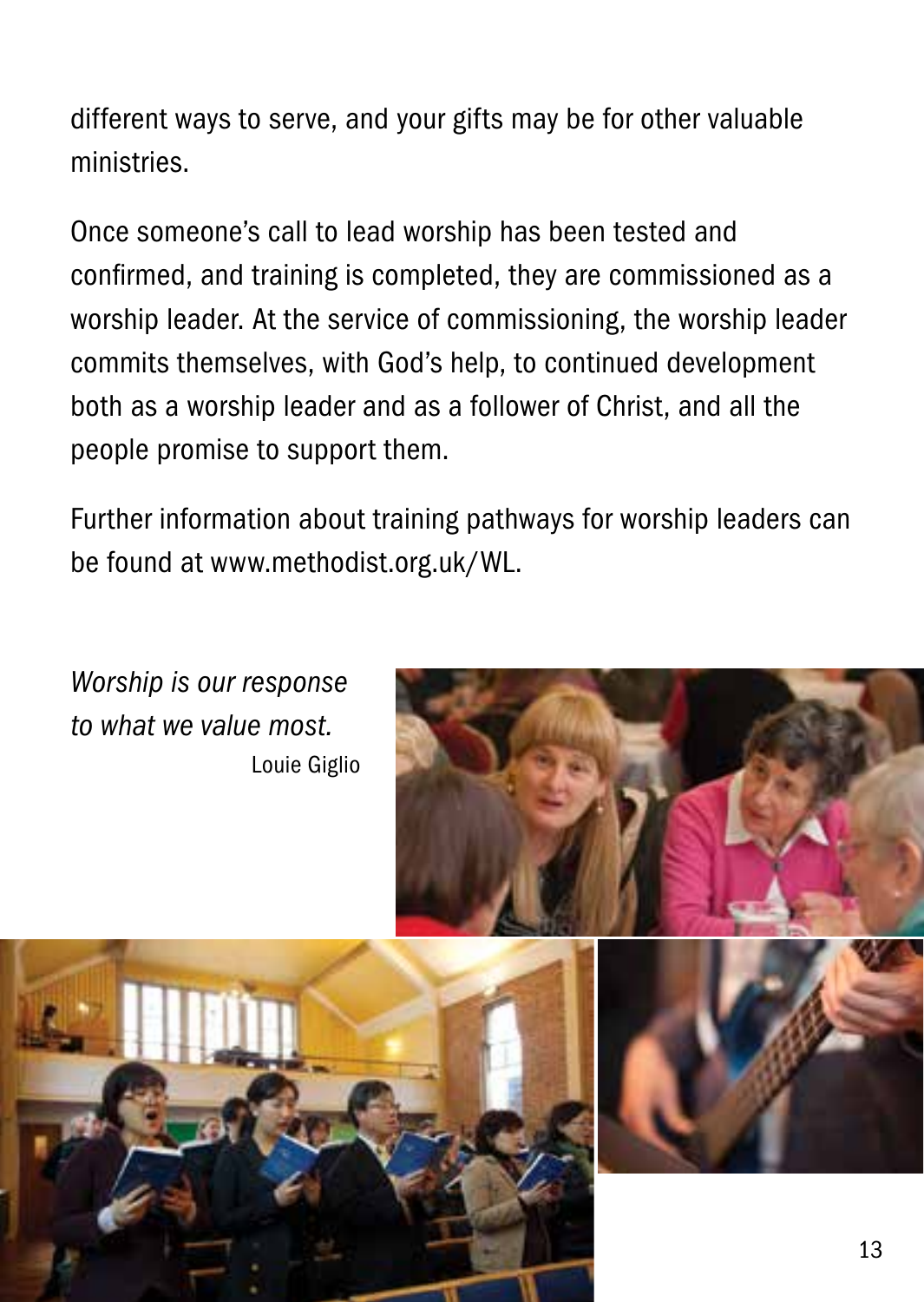*Come, now is the time to worship. Come, now is the time to give your heart. Come, just as you are to worship. Come, just as you are before your God, come.*

> Brian Doerksen, *Singing the Faith* 24. © 1998 Vineyard Songs (adm. by Song Solutions www.songsolutions.org)

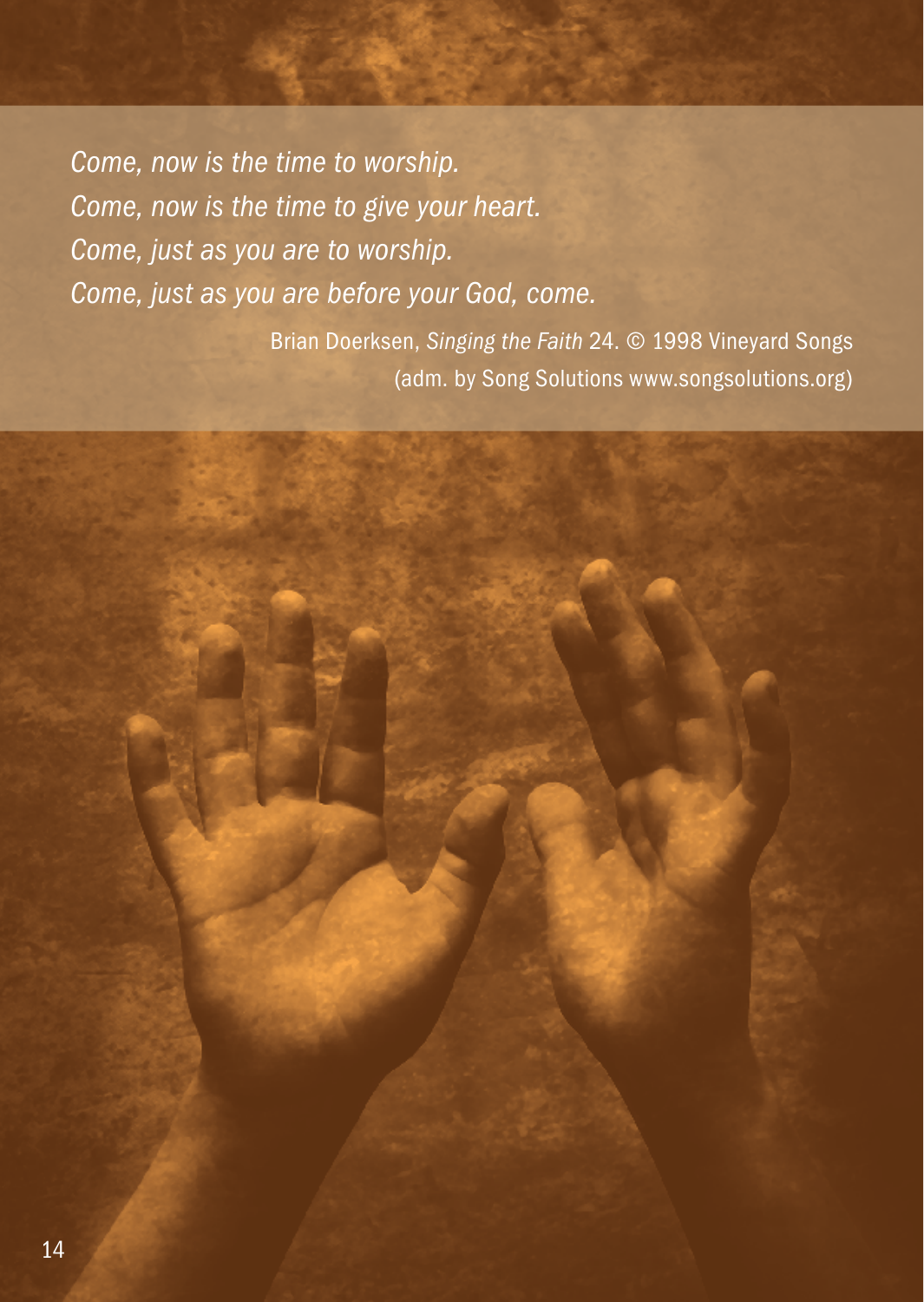#### What to do next?

If after prayerful thought, you feel you want to find out more:

- Talk it over with someone who knows you well and who is able to be honest with you.
- Share your sense of call with your minister.
- Further information can be found on the Methodist Church website (www.methodist.org.uk/WL).





*Then I heard the voice of the Lord saying, "Whom shall I send, and who will go for us?" And I said, "Here am I; send me!"* 

Isaiah 6:8 (NRSV)